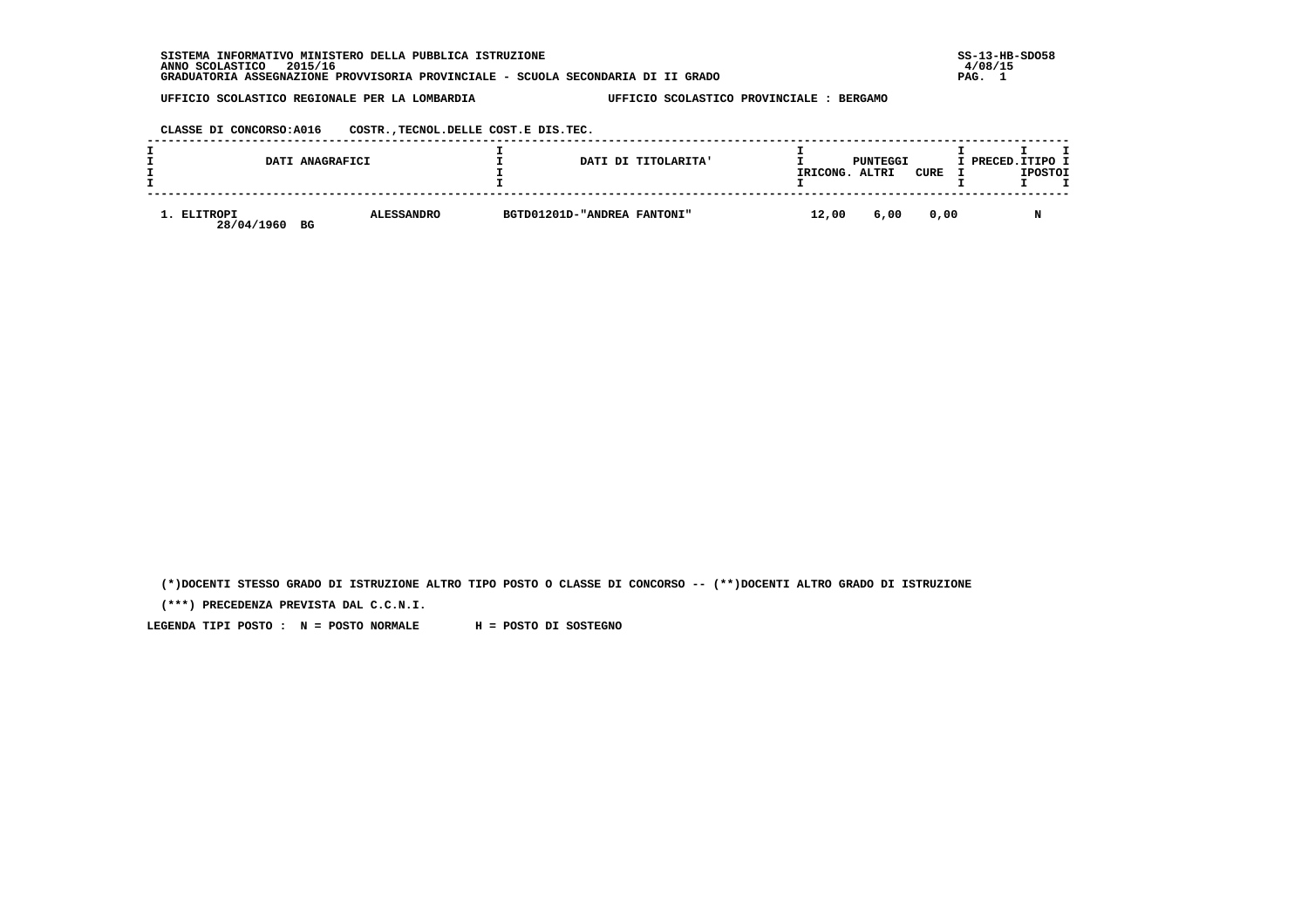| CLASSE DI CONCORSO: A017 | DISCIPLINE ECONOMICO-AZIENDALI |
|--------------------------|--------------------------------|
|                          |                                |

|                           | DATI ANAGRAFICI |                | DATI DI TITOLARITA'            | IRICONG. | PUNTEGGI<br>ALTRI | CURE | I PRECED. ITIPO I | <b>IPOSTOI</b> |  |
|---------------------------|-----------------|----------------|--------------------------------|----------|-------------------|------|-------------------|----------------|--|
| 1. D'ERRICO<br>29/06/1960 | TA              | ANTONIO PIETRO | BGTD03701T-"GUGLIELMO OBERDAN" | 9,00     | 3,00              | 0.00 |                   | M              |  |

 **(\*)DOCENTI STESSO GRADO DI ISTRUZIONE ALTRO TIPO POSTO O CLASSE DI CONCORSO -- (\*\*)DOCENTI ALTRO GRADO DI ISTRUZIONE**

 **(\*\*\*) PRECEDENZA PREVISTA DAL C.C.N.I.**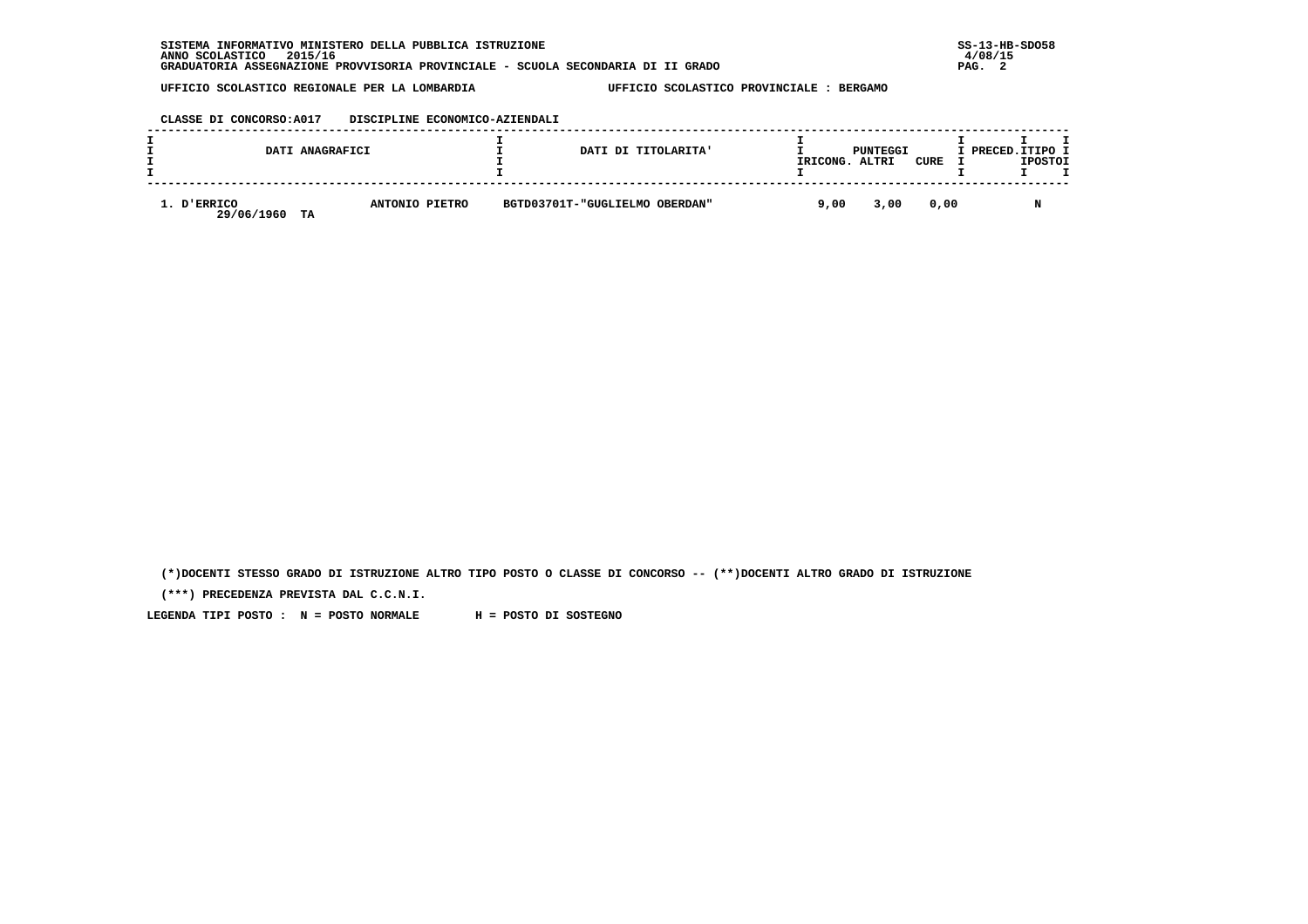# **CLASSE DI CONCORSO:A019 DISCIPLINE GIURIDICHE ED ECONOMIC.**

| <b>L</b> | DATI ANAGRAFICI               |    | DATI DI TITOLARITA' | IRICONG. ALTRI                      | PUNTEGGI | CURE |      | I PRECED.ITIPO I<br><b>IPOSTOI</b> |   |
|----------|-------------------------------|----|---------------------|-------------------------------------|----------|------|------|------------------------------------|---|
|          | 1. PETRONE<br>24/07/1968      | SA | <b>ANTONIO</b>      | BGTF007018-"GALILEO GALILEI"        | 13,00    | 7,00 | 0,00 | ***                                | N |
|          | 2. IAPICHINO<br>30/03/1966 AG |    | MARIA               | BGTD014015- "LORENZO LOTTO"         | 12,00    | 6,00 | 0,00 |                                    | N |
|          | 3. D'AVINO<br>06/04/1959      | NA | <b>GAETANA</b>      | BGTD03701T-"GUGLIELMO OBERDAN"      | 6,00     | 0,00 | 0,00 |                                    | N |
|          | 4. PASTORINO<br>02/06/1962    | GE | <b>ANDREA</b>       | BGRH01000P- DI SAN PELLEGRINO TERME | 6,00     | 0,00 | 0,00 |                                    | N |
|          | 5. SUMMARIA<br>04/02/1963     | CS | <b>STEFANIA</b>     | BGRC00902B-"OSCAR ARNULFO ROMERO"   | 6,00     | 0,00 | 0,00 |                                    | N |

 **(\*)DOCENTI STESSO GRADO DI ISTRUZIONE ALTRO TIPO POSTO O CLASSE DI CONCORSO -- (\*\*)DOCENTI ALTRO GRADO DI ISTRUZIONE**

 **(\*\*\*) PRECEDENZA PREVISTA DAL C.C.N.I.**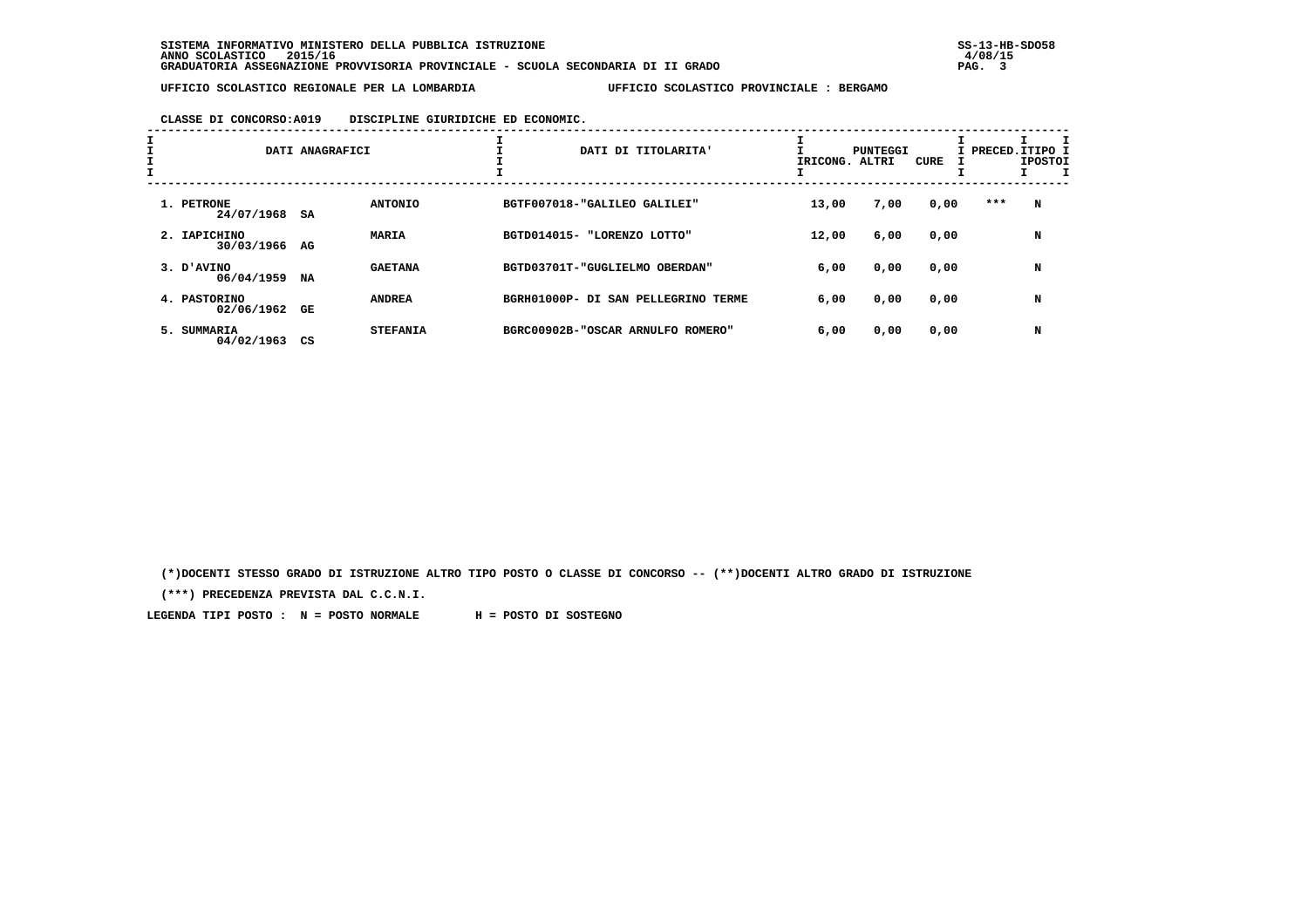### **CLASSE DI CONCORSO:A025 DISEGNO E STORIA DELL'ARTE**

|                              | DATI ANAGRAFICI |                   | DATI DI TITOLARITA'               | IRICONG. ALTRI | PUNTEGGI | CURE | I PRECED.ITIPO I | <b>IPOSTOI</b> |  |
|------------------------------|-----------------|-------------------|-----------------------------------|----------------|----------|------|------------------|----------------|--|
| 1. TONZIG<br>30/12/1973 PD   |                 | DARIA             | BGPM03401G-"DON LORENZO MILANI"   | 10,00          | 4,00     | 0,00 |                  | N              |  |
| 2. BELTRAMI<br>13/08/1962 BG |                 | MANUELA           | BGPS008012-"MAIRONI DA PONTE"     | 9,00           | 3,00     | 0,00 |                  | N              |  |
| 3. OBISO<br>26/02/1964       | BG              | <b>ALESSANDRA</b> | BGPM00901V-"OSCAR ARNULFO ROMERO" | 6,00           | 0,00     | 0,00 |                  | N              |  |

 **(\*)DOCENTI STESSO GRADO DI ISTRUZIONE ALTRO TIPO POSTO O CLASSE DI CONCORSO -- (\*\*)DOCENTI ALTRO GRADO DI ISTRUZIONE**

 **(\*\*\*) PRECEDENZA PREVISTA DAL C.C.N.I.**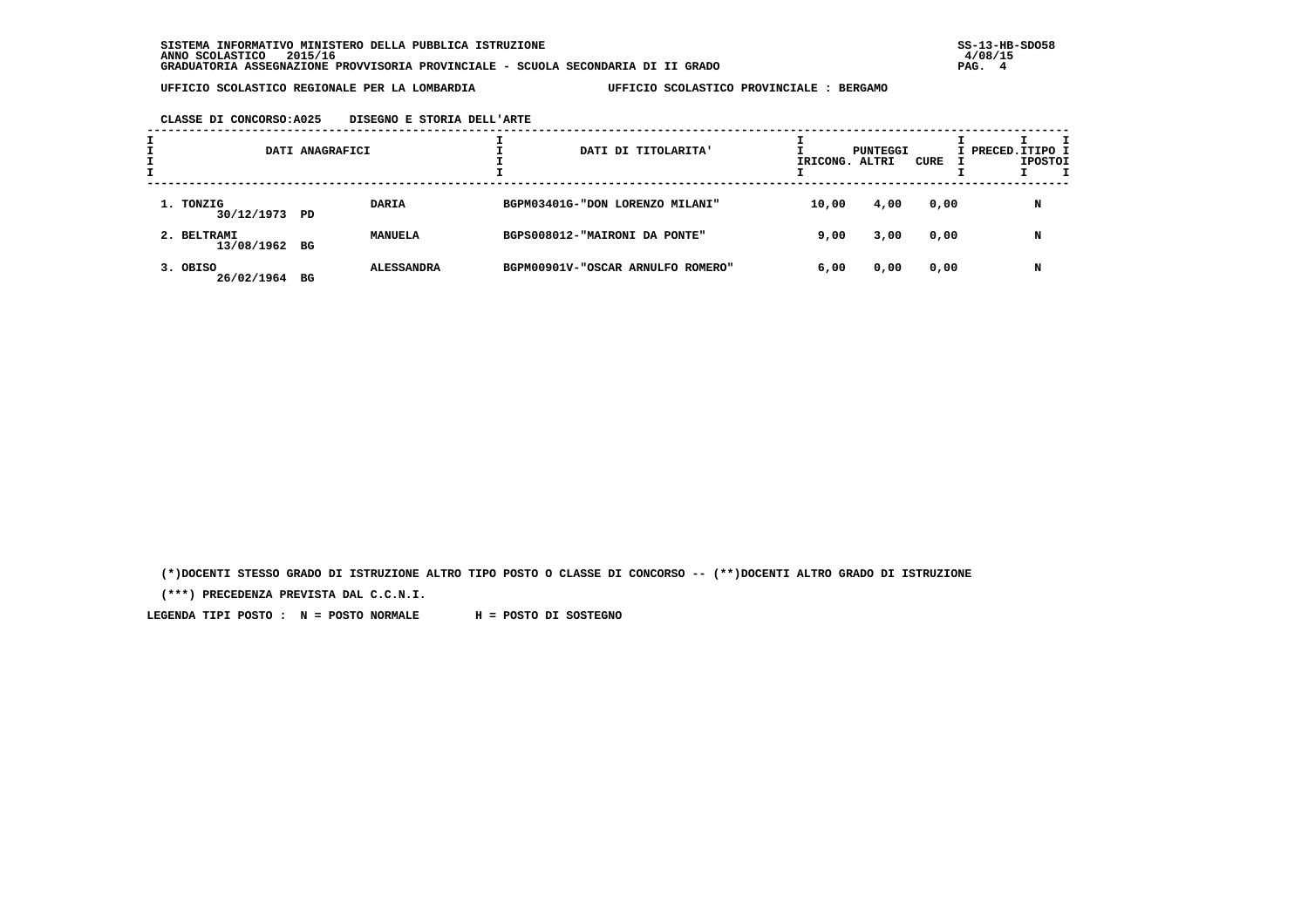| CLASSE DI CONCORSO: A029 | EDUCAZIONE FISICA II GRADO |  |  |
|--------------------------|----------------------------|--|--|
|                          |                            |  |  |

|                                      | DATI ANAGRAFICI |                |  | DATI DI TITOLARITA'            | IRICONG. | PUNTEGGI<br>ALTRI | CURE | I PRECED.ITIPO I | <b>IPOSTOI</b> |  |
|--------------------------------------|-----------------|----------------|--|--------------------------------|----------|-------------------|------|------------------|----------------|--|
| 1. RUGGERI<br>26/01/1964 BG          |                 | <b>SILVIA</b>  |  | BGTD03301E-"ZENALE E BUTINONE" | 6,00     | 0,00              | 0,00 | ***              | N              |  |
| 2. PELLICIOLI<br>28/10/1972<br>'** 1 | BG              | <b>GERMANA</b> |  | BGMM870025-S.M.S. CENATE SOTTO | 6,00     | 0,00              | 0,00 |                  | N              |  |

 **(\*)DOCENTI STESSO GRADO DI ISTRUZIONE ALTRO TIPO POSTO O CLASSE DI CONCORSO -- (\*\*)DOCENTI ALTRO GRADO DI ISTRUZIONE**

 **(\*\*\*) PRECEDENZA PREVISTA DAL C.C.N.I.**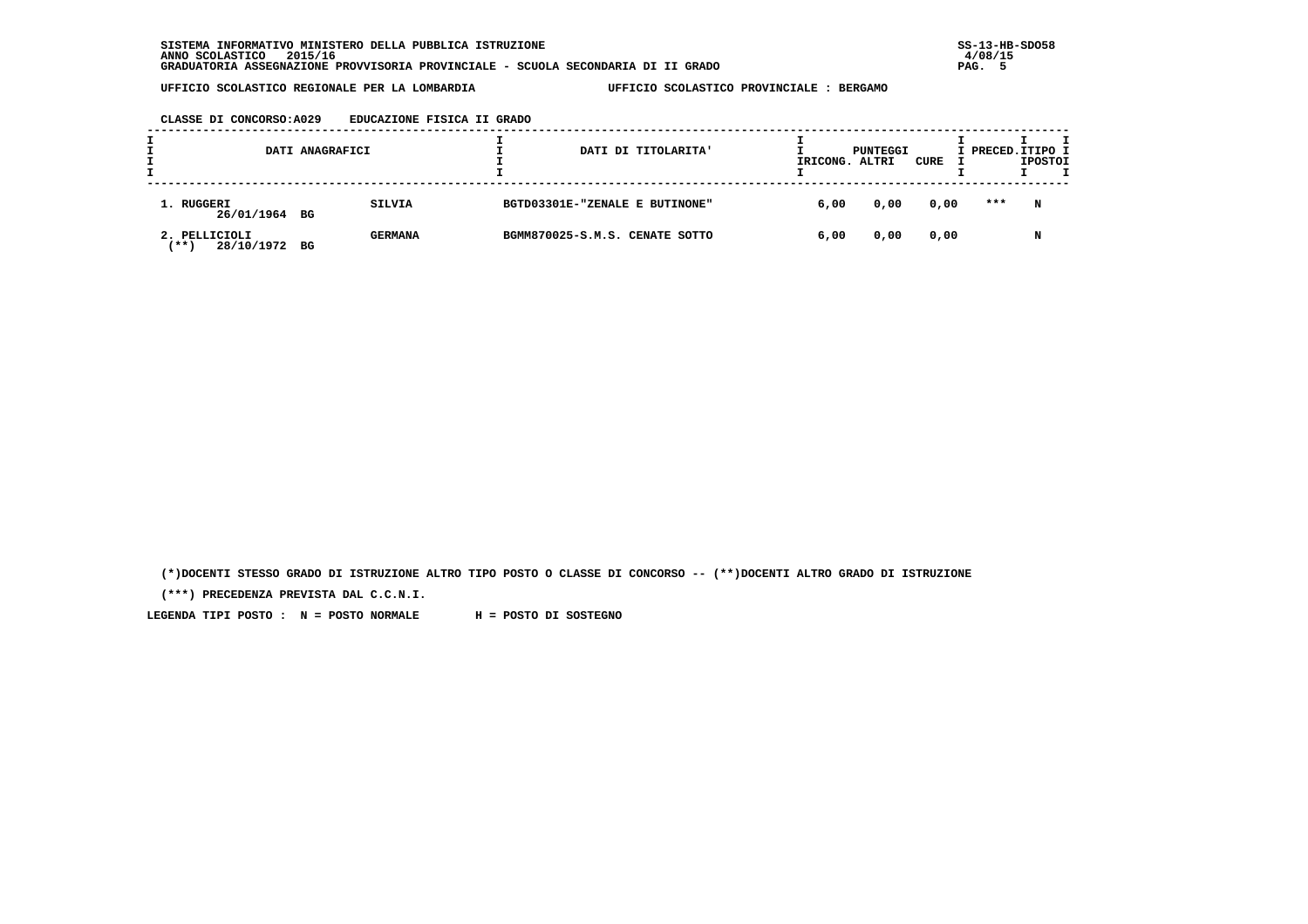**CLASSE DI CONCORSO:A036 FILOSOFIA,PSICOL. E SC.DELL'EDUCAZ.**

|                              | DATI ANAGRAFICI |                  | DATI DI TITOLARITA'            | IRICONG. ALTRI | PUNTEGGI | CURE | I PRECED. ITIPO I | <b>IPOSTOI</b> |  |
|------------------------------|-----------------|------------------|--------------------------------|----------------|----------|------|-------------------|----------------|--|
| 1. GUIDUCCI<br>19/02/1969 AN |                 | LUCIA            | BGRC01401T-"LORENZO LOTTO"     | 15,00          | 9,00     | 0,00 |                   | N              |  |
| 2. VITALI<br>29/07/1956 BG   |                 | MARIA GIUSEPPINA | BGPM02000L-"GIOVANNI FALCONE"  | 6,00           | 0,00     | 0,00 |                   | N              |  |
| 3. D'ANGELLA<br>28/04/1967   | SA              | <b>ROBERTO</b>   | BGPM037013-"GUGLIELMO OBERDAN" | 0,00           | 0,00     | 0,00 |                   | N              |  |

 **(\*)DOCENTI STESSO GRADO DI ISTRUZIONE ALTRO TIPO POSTO O CLASSE DI CONCORSO -- (\*\*)DOCENTI ALTRO GRADO DI ISTRUZIONE**

 **(\*\*\*) PRECEDENZA PREVISTA DAL C.C.N.I.**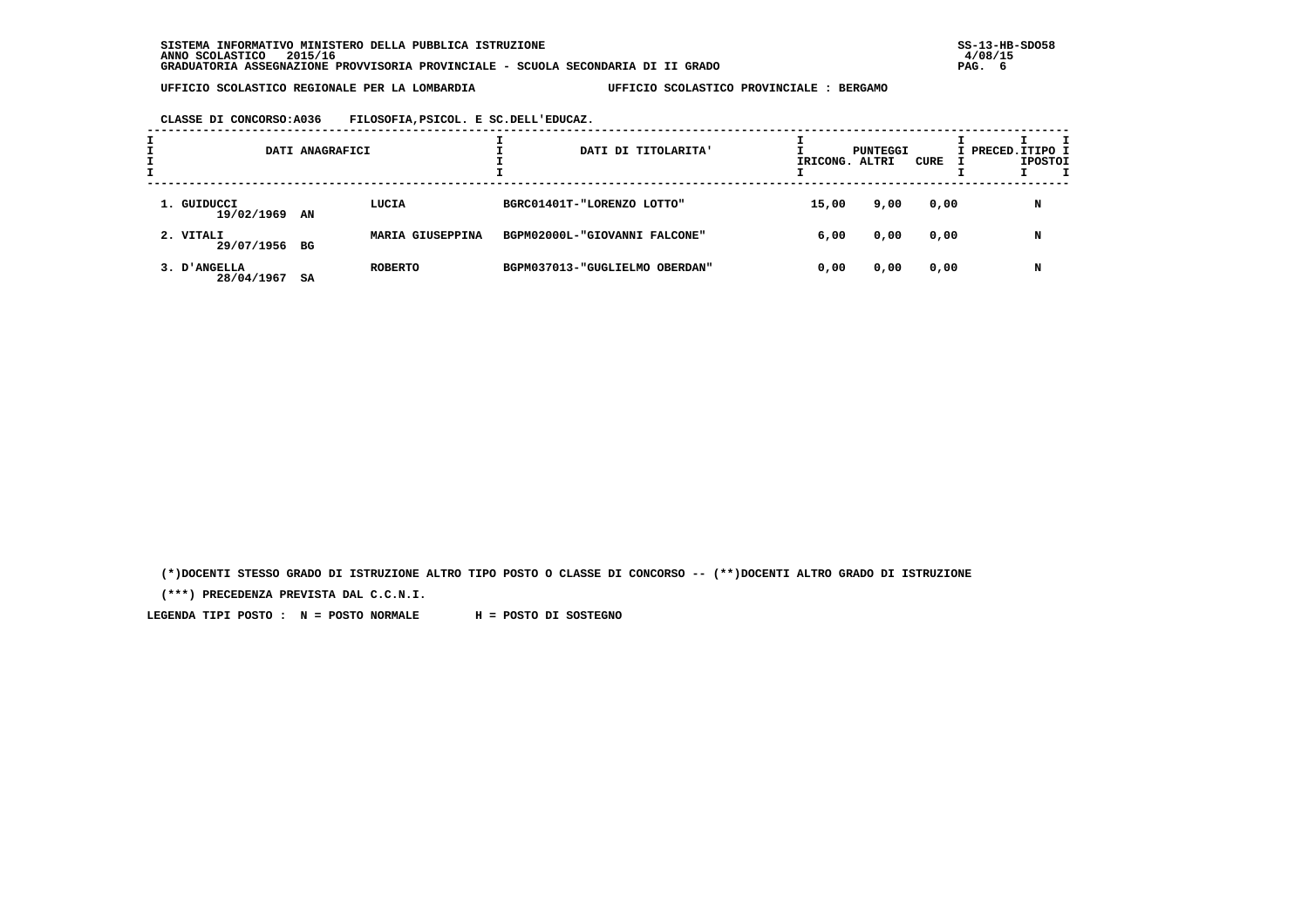**CLASSE DI CONCORSO:A038 FISICA**

|                                    | DATI ANAGRAFICI |                  | DATI DI TITOLARITA'                 | IRICONG. ALTRI | PUNTEGGI | CURE | I PRECED.ITIPO I | <b>IPOSTOI</b> |  |
|------------------------------------|-----------------|------------------|-------------------------------------|----------------|----------|------|------------------|----------------|--|
| 1. GIORDANO<br>$21/07/1977$ SA     |                 | <b>MICHELE</b>   | BGPS016011-"VALLE SERIANA"          | 14,00          | 8,00     | 0,00 | ***              | N              |  |
| 2. NIGLIA<br>24/11/1978 BG         |                 | <b>ANTONELLO</b> | BGRH01000P- DI SAN PELLEGRINO TERME | 6,00           | 0,00     | 0,00 |                  | N              |  |
| 3. DI MARCO<br>25/10/1976<br>( * ) | TE              | <b>LORENZA</b>   | BGPM03401G-"DON LORENZO MILANI"     | 10,00          | 4,00     | 0,00 | ***              | N              |  |

 **(\*)DOCENTI STESSO GRADO DI ISTRUZIONE ALTRO TIPO POSTO O CLASSE DI CONCORSO -- (\*\*)DOCENTI ALTRO GRADO DI ISTRUZIONE**

 **(\*\*\*) PRECEDENZA PREVISTA DAL C.C.N.I.**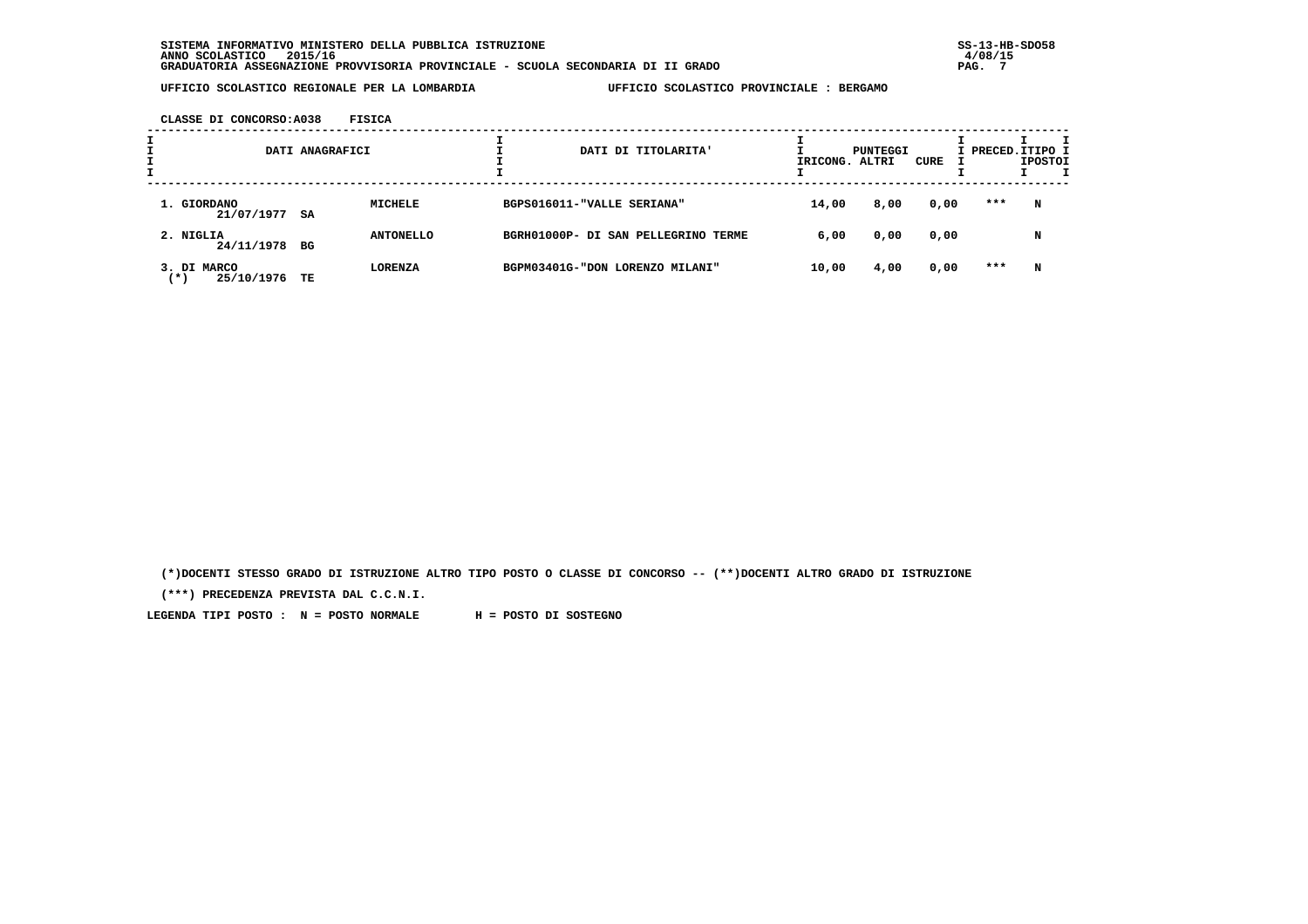**CLASSE DI CONCORSO:A047 MATEMATICA**

|                                  | DATI ANAGRAFICI |                 | DATI DI TITOLARITA'             | IRICONG. ALTRI | PUNTEGGI | CURE | I PRECED.ITIPO I | <b>IPOSTOI</b> |
|----------------------------------|-----------------|-----------------|---------------------------------|----------------|----------|------|------------------|----------------|
| 1. DI MARZO<br>03/02/1963        | CВ              | <b>ANGELINA</b> | BGTF016013-"VALLE SERIANA"      | 6,00           | 0,00     | 0,00 | ***              | N              |
| 2. DI MARCO<br>25/10/1976<br>(*) | TE              | <b>LORENZA</b>  | BGPM03401G-"DON LORENZO MILANI" | 10,00          | 4,00     | 0,00 | ***              | N              |

 **(\*)DOCENTI STESSO GRADO DI ISTRUZIONE ALTRO TIPO POSTO O CLASSE DI CONCORSO -- (\*\*)DOCENTI ALTRO GRADO DI ISTRUZIONE**

 **(\*\*\*) PRECEDENZA PREVISTA DAL C.C.N.I.**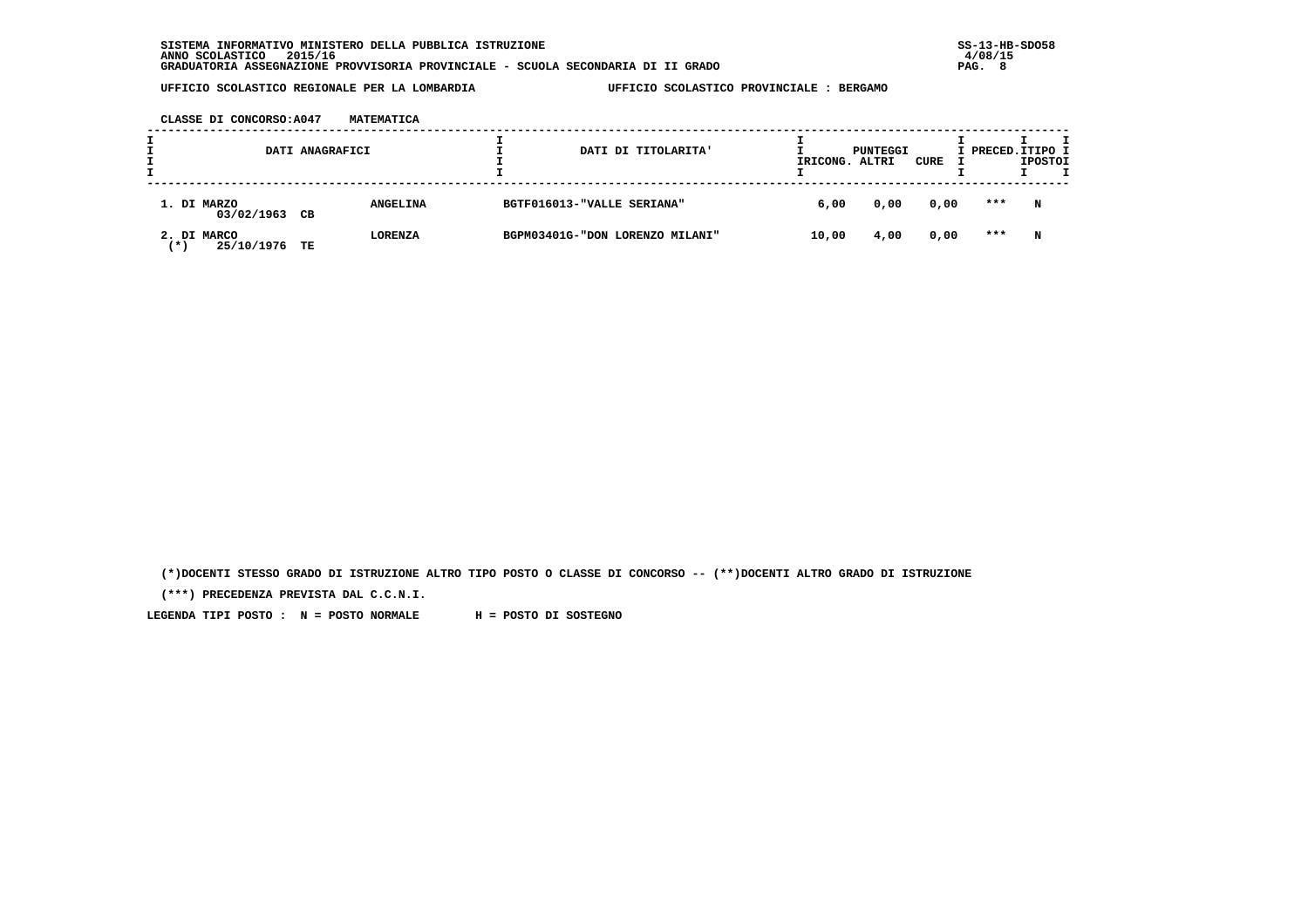|  | CLASSE DI CONCORSO: A048 | MATEMATICA APPLICATA |  |
|--|--------------------------|----------------------|--|
|  |                          |                      |  |

|                                     | DATI ANAGRAFICI |                | DATI DI TITOLARITA'                 | IRICONG. ALTRI | PUNTEGGI | CURE | I PRECED.ITIPO I | <b>IPOSTOI</b> |  |
|-------------------------------------|-----------------|----------------|-------------------------------------|----------------|----------|------|------------------|----------------|--|
| 1. PARISI<br>17/01/1967 BL          |                 | NUNZIO         | BGRA027011-"GAETANO CANTONI"        | 10,00          | 4,00     | 0,00 |                  | N              |  |
| 2. DI MARCO<br>25/10/1976<br>(*)    | TE              | <b>LORENZA</b> | BGPM03401G-"DON LORENZO MILANI"     | 10,00          | 4,00     | 0,00 | ***              | N              |  |
| 3. PASTORINO<br>02/06/1962<br>( * ) | GE              | <b>ANDREA</b>  | BGRH01000P- DI SAN PELLEGRINO TERME | 6,00           | 0,00     | 0,00 |                  | N              |  |

 **(\*)DOCENTI STESSO GRADO DI ISTRUZIONE ALTRO TIPO POSTO O CLASSE DI CONCORSO -- (\*\*)DOCENTI ALTRO GRADO DI ISTRUZIONE**

 **(\*\*\*) PRECEDENZA PREVISTA DAL C.C.N.I.**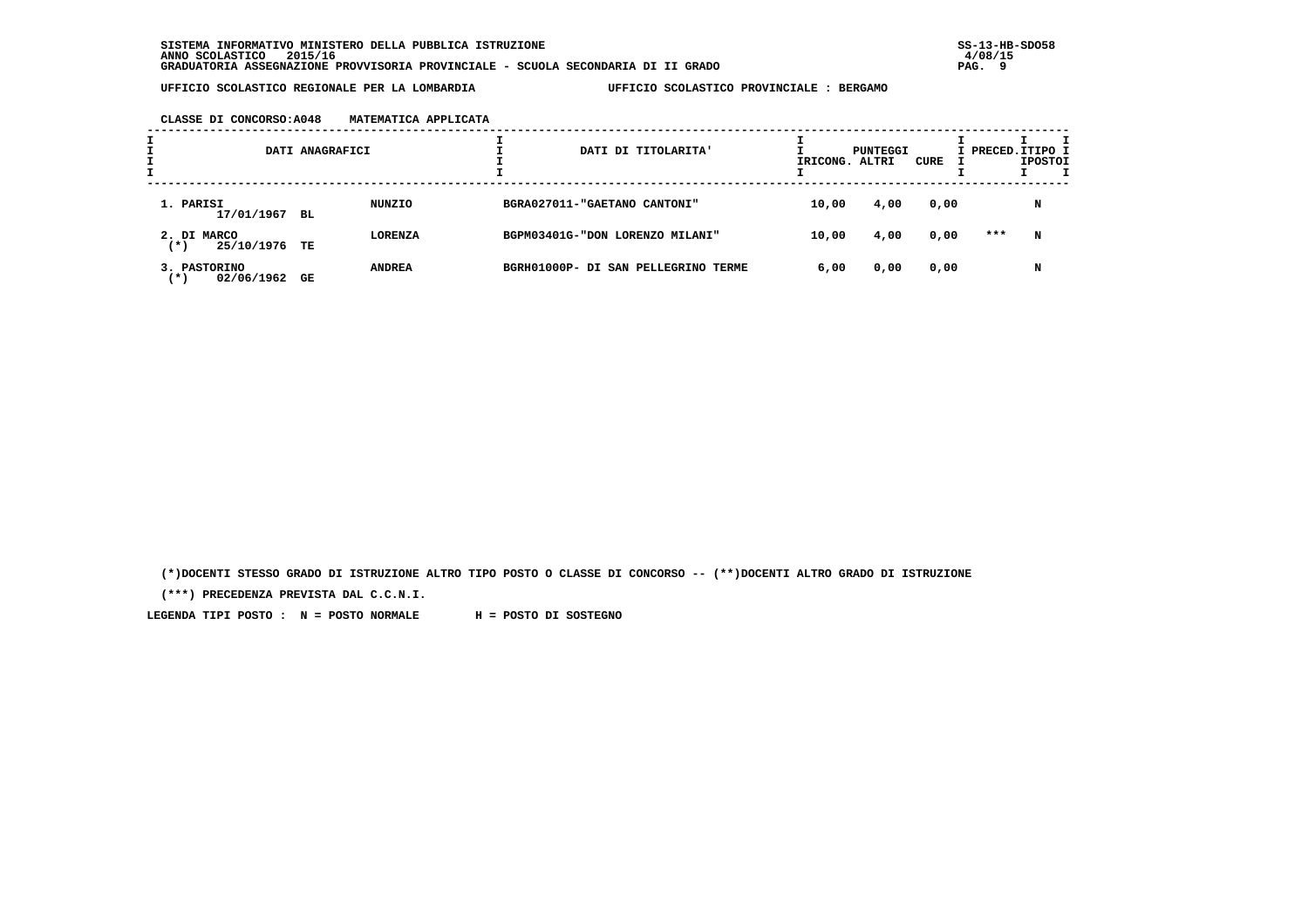| CLASSE DI CONCORSO:A049 | MATEMATICA E FISICA |  |
|-------------------------|---------------------|--|
|                         |                     |  |

| ÷ |                                    | DATI ANAGRAFICI |                 | DATI DI TITOLARITA'             | IRICONG. ALTRI | PUNTEGGI | CURE | I PRECED.ITIPO I | <b>IPOSTOI</b> |  |
|---|------------------------------------|-----------------|-----------------|---------------------------------|----------------|----------|------|------------------|----------------|--|
|   | 1. DI MARCO<br>25/10/1976 TE       |                 | <b>LORENZA</b>  | BGPM03401G-"DON LORENZO MILANI" | 10,00          | 4,00     | 0,00 | ***              | N              |  |
|   | 2. STELLA<br>29/06/1976 BG         |                 | <b>GIOVANNA</b> | BGTA03101C-"MARIO RIGONI STERN" | 6,00           | 0,00     | 0,00 |                  | N              |  |
|   | 3. DI MARZO<br>03/02/1963<br>( * ) | CВ              | <b>ANGELINA</b> | BGTF016013-"VALLE SERIANA"      | 6,00           | 0,00     | 0,00 | ***              | N              |  |

 **(\*)DOCENTI STESSO GRADO DI ISTRUZIONE ALTRO TIPO POSTO O CLASSE DI CONCORSO -- (\*\*)DOCENTI ALTRO GRADO DI ISTRUZIONE**

 **(\*\*\*) PRECEDENZA PREVISTA DAL C.C.N.I.**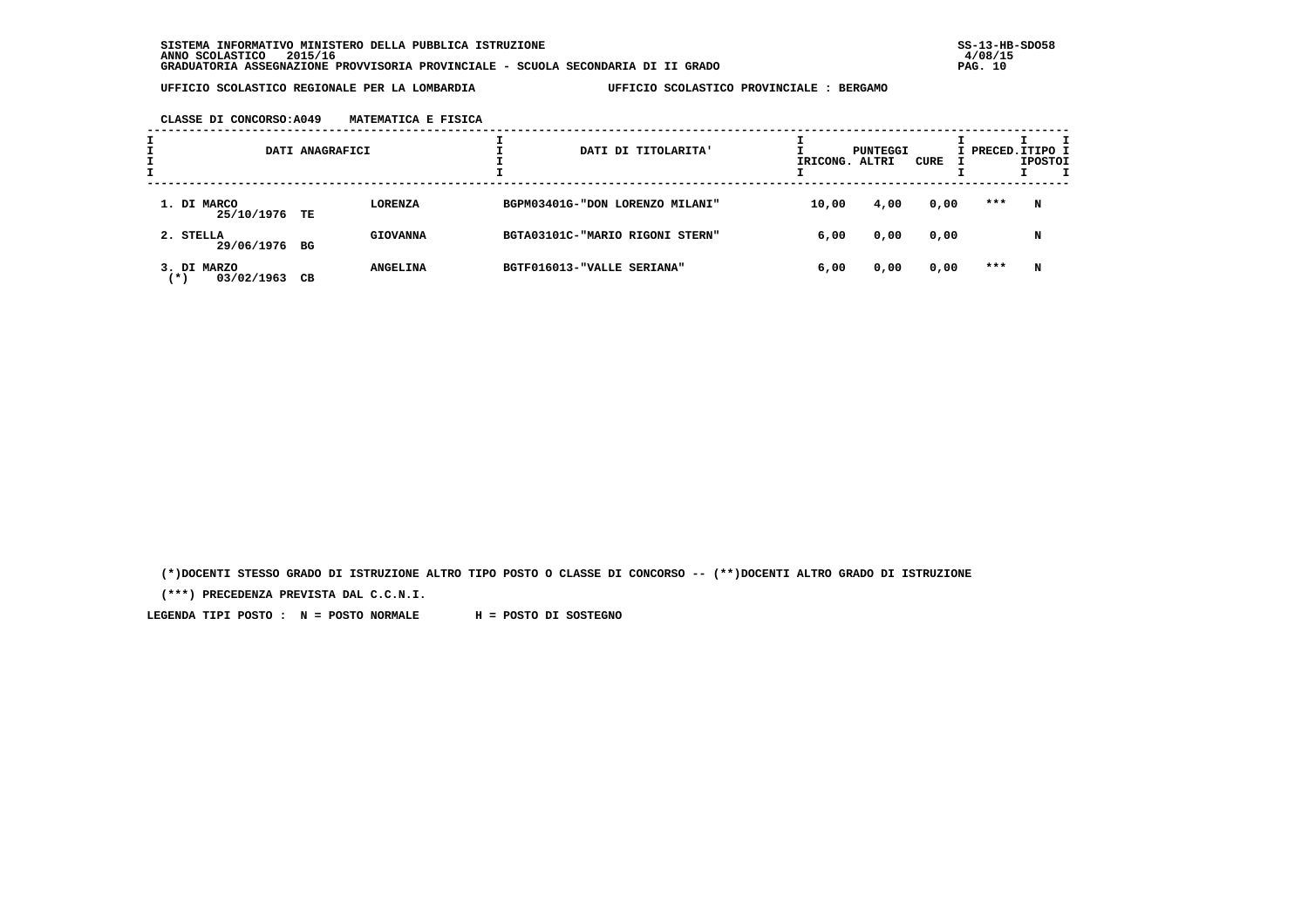**CLASSE DI CONCORSO:A050 LETTERE IST.ISTR.SECOND. DI II GR.**

| DATI ANAGRAFICI                      |               | DATI DI TITOLARITA'             | IRICONG. | PUNTEGGI<br>. ALTRI | CURE | I PRECED.ITIPO I<br><b>IPOSTOI</b> |
|--------------------------------------|---------------|---------------------------------|----------|---------------------|------|------------------------------------|
| 1. SPARACO<br>13/05/1971 NA<br>(*)   | MARIA ROSARIA | BGPS17000D-"EDOARDO AMALDI"     | 13,00    | 7,00                | 0,00 | N                                  |
| 2. DI RUSSO<br>30/10/1973 PE<br>(* 1 | <b>GINA</b>   | BGPS03401E-"DON LORENZO MILANI" | 10,00    | 4,00                | 0,00 | N                                  |

 **(\*)DOCENTI STESSO GRADO DI ISTRUZIONE ALTRO TIPO POSTO O CLASSE DI CONCORSO -- (\*\*)DOCENTI ALTRO GRADO DI ISTRUZIONE**

 **(\*\*\*) PRECEDENZA PREVISTA DAL C.C.N.I.**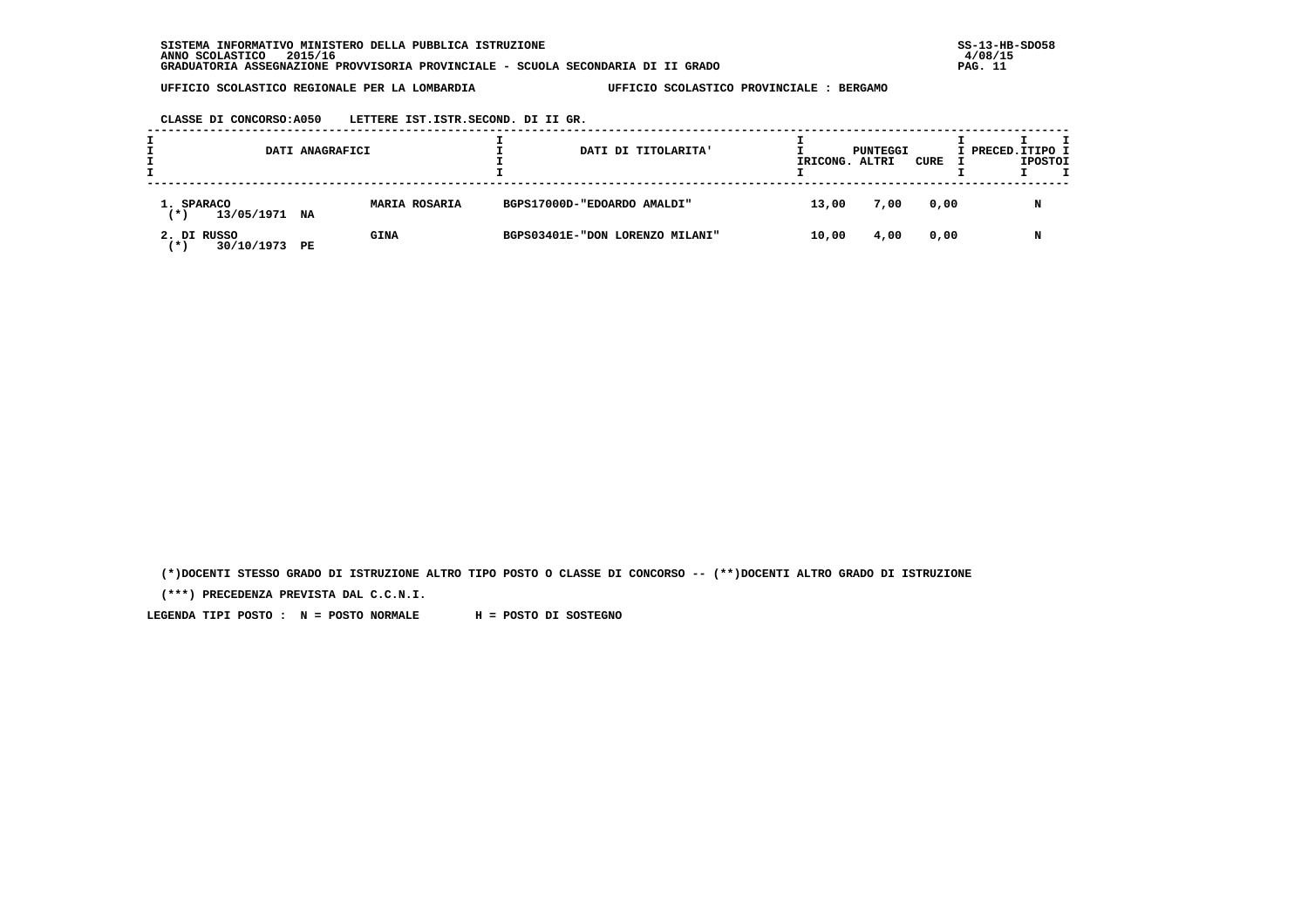**CLASSE DI CONCORSO:A051 LETTERE,LATINO NEI LICEI E IST.MAG.**

| $\mathbf{I}$ |                             | DATI ANAGRAFICI |                      | DATI DI TITOLARITA'             | IRICONG. ALTRI | PUNTEGGI | CURE | I PRECED. ITIPO I<br><b>IPOSTOI</b> |
|--------------|-----------------------------|-----------------|----------------------|---------------------------------|----------------|----------|------|-------------------------------------|
|              | 1. SPARACO<br>13/05/1971    | NA              | <b>MARIA ROSARIA</b> | BGPS17000D-"EDOARDO AMALDI"     | 13,00          | 7,00     | 0,00 | N                                   |
|              | 2. DI RUSSO<br>30/10/1973   | PE              | <b>GINA</b>          | BGPS03401E-"DON LORENZO MILANI" | 10,00          | 4,00     | 0,00 | N                                   |
|              | 3. GIORGINO<br>09/01/1976   | TA              | GAETANO GIANLUCA     | BGPS17000D-"EDOARDO AMALDI"     | 0,00           | 7,00     | 0,00 | N                                   |
|              | 4. DOTTI<br>02/10/1971 BG   |                 | CLAUDIO              | BGPM03401G-"DON LORENZO MILANI" | 6,00           | 0,00     | 0,00 | N                                   |
|              | 5. BACCANELLI<br>05/02/1970 | вG              | CRISTINA TERESA      | BGPM02000L-"GIOVANNI FALCONE"   | 0,00           | 0,00     | 0,00 | N                                   |

 **(\*)DOCENTI STESSO GRADO DI ISTRUZIONE ALTRO TIPO POSTO O CLASSE DI CONCORSO -- (\*\*)DOCENTI ALTRO GRADO DI ISTRUZIONE**

 **(\*\*\*) PRECEDENZA PREVISTA DAL C.C.N.I.**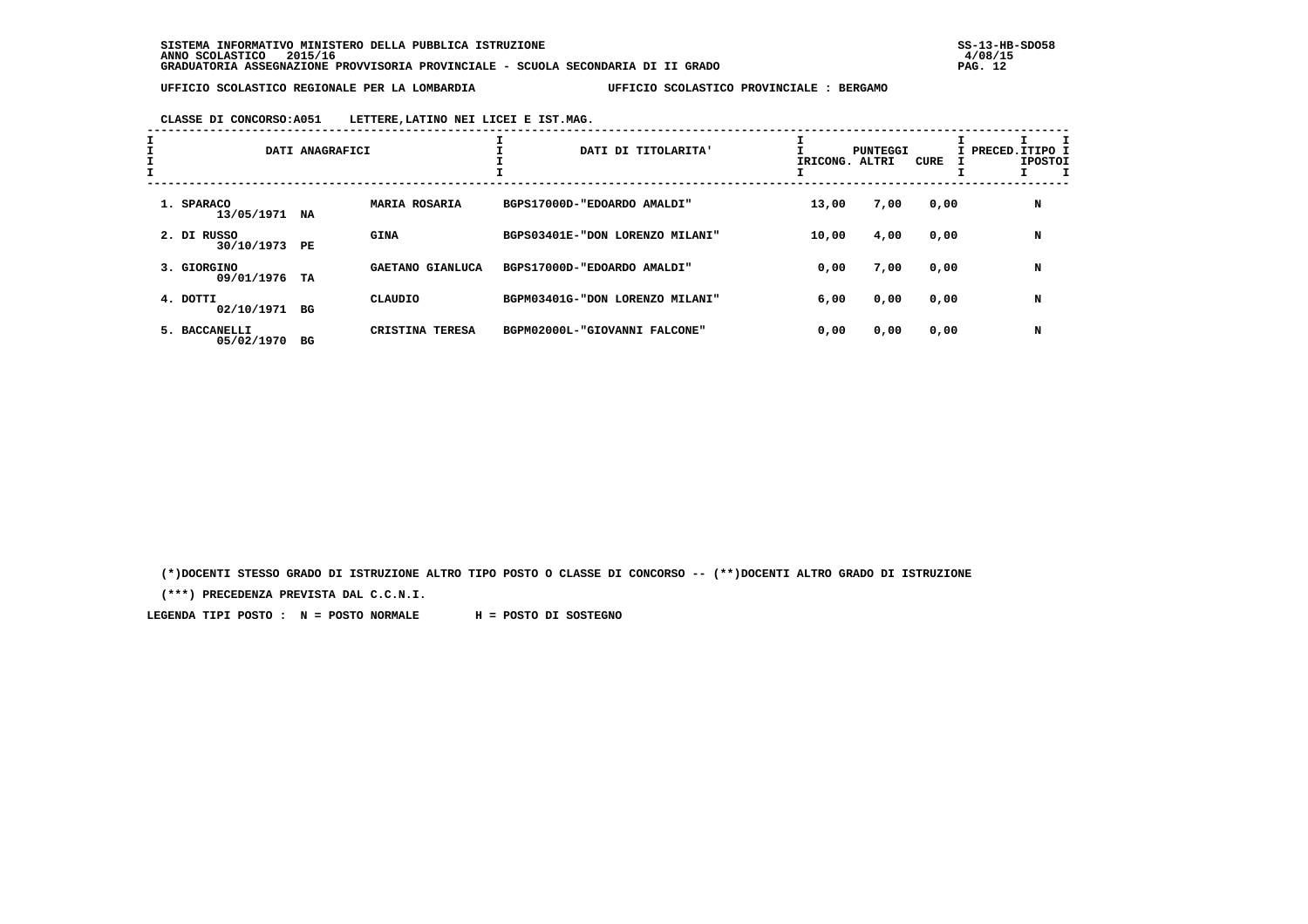| INFORMATIVO MINISTERO DELLA PUBBLICA ISTRUZIONE<br><b>SISTEMA</b>                | $SS-13-HE$ |
|----------------------------------------------------------------------------------|------------|
| 2015/16<br>ANNO SCOLASTICO                                                       | 4/08/15    |
| GRADUATORIA ASSEGNAZIONE PROVVISORIA PROVINCIALE - SCUOLA SECONDARIA DI II GRADO | PAG. 13    |

 **CLASSE DI CONCORSO:A060 SC.NA.,CH.,GEOG.,MIC.**

|                           | DATI ANAGRAFICI        | DATI DI TITOLARITA'          | IRICONG. | PUNTEGGI<br>ALTRI | <b>CURE</b> | I PRECED. ITIPO I | <b>IPOSTOI</b> |  |
|---------------------------|------------------------|------------------------------|----------|-------------------|-------------|-------------------|----------------|--|
| 1. BRIGATTI<br>04/09/1974 | <b>DONATELLA</b><br>BG | BGRA027011-"GAETANO CANTONI" | 6,00     | 0,00              | 0,00        |                   |                |  |

 **(\*)DOCENTI STESSO GRADO DI ISTRUZIONE ALTRO TIPO POSTO O CLASSE DI CONCORSO -- (\*\*)DOCENTI ALTRO GRADO DI ISTRUZIONE**

 **(\*\*\*) PRECEDENZA PREVISTA DAL C.C.N.I.**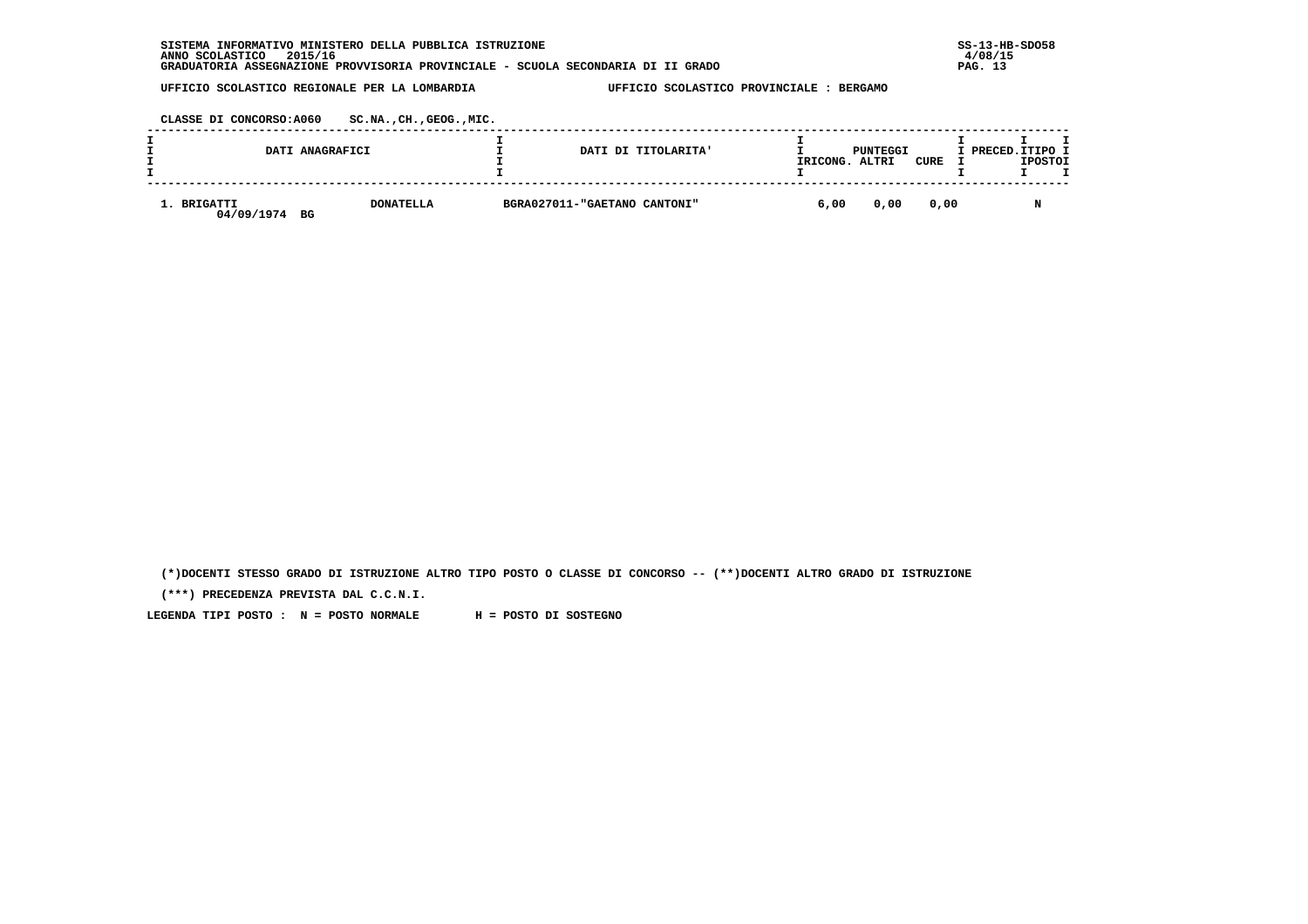| INFORMATIVO MINISTERO DELLA PUBBLICA ISTRUZIONE<br><b>SISTEMA</b>                | $SS-13-HE$ |
|----------------------------------------------------------------------------------|------------|
| 2015/16<br>ANNO SCOLASTICO                                                       | 4/08/15    |
| GRADUATORIA ASSEGNAZIONE PROVVISORIA PROVINCIALE - SCUOLA SECONDARIA DI II GRADO | 14<br>PAG. |

 **CLASSE DI CONCORSO:A061 STORIA DELL'ARTE**

|           |            | DATI ANAGRAFICI    | DATI DI TITOLARITA'             | IRICONG. | PUNTEGGI<br>ALTRI | CURE | I PRECED.ITIPO I | <b>IPOSTOI</b> |  |
|-----------|------------|--------------------|---------------------------------|----------|-------------------|------|------------------|----------------|--|
| 1. TONZIG | 30/12/1973 | <b>DARIA</b><br>PD | BGPM03401G-"DON LORENZO MILANI" | 10,00    | 4,00              | 0.00 |                  |                |  |

 **(\*)DOCENTI STESSO GRADO DI ISTRUZIONE ALTRO TIPO POSTO O CLASSE DI CONCORSO -- (\*\*)DOCENTI ALTRO GRADO DI ISTRUZIONE**

 **(\*\*\*) PRECEDENZA PREVISTA DAL C.C.N.I.**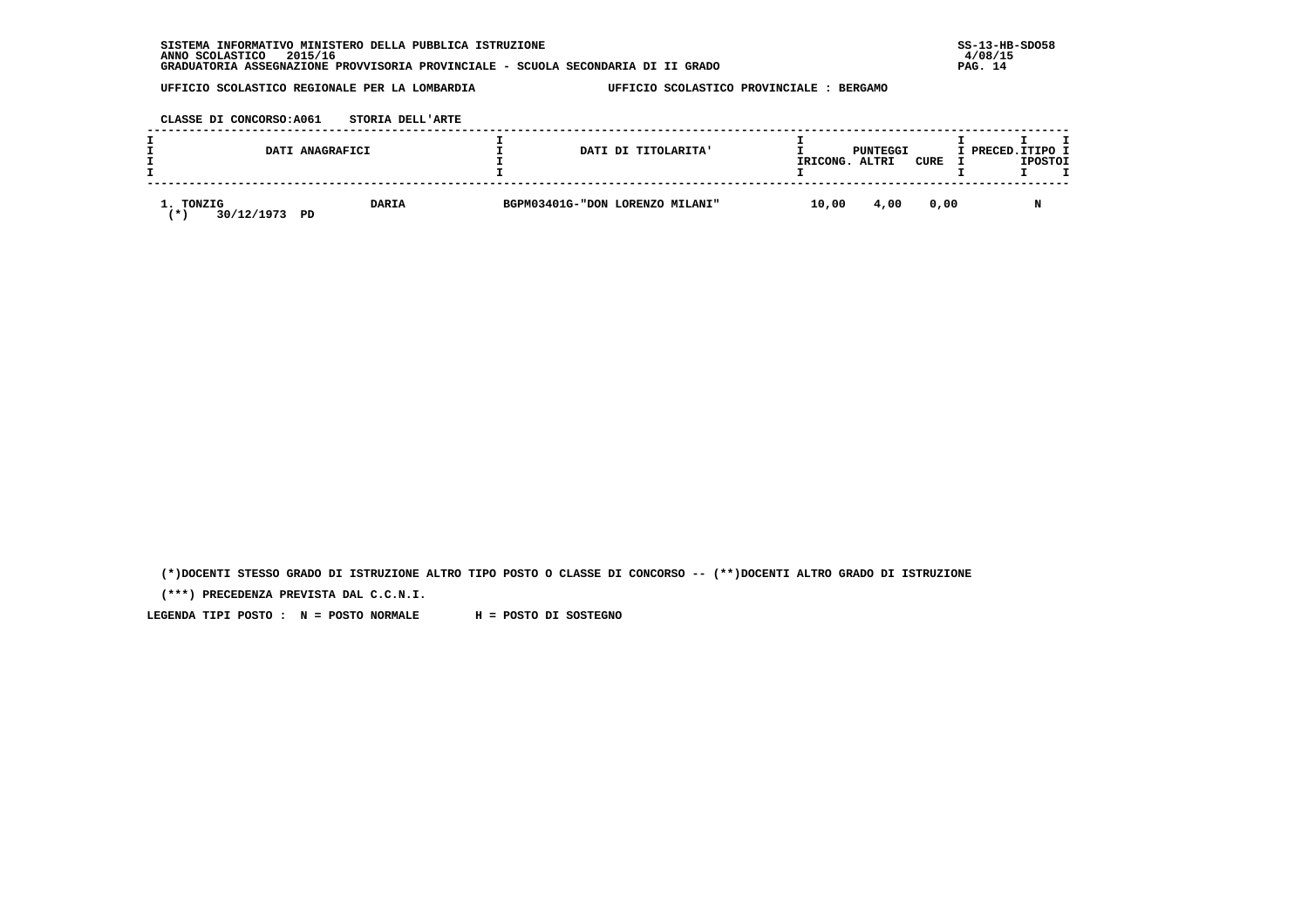|  | CLASSE DI CONCORSO:A071 | TECNOLOGIE E DISEGNO TECNICO |  |  |
|--|-------------------------|------------------------------|--|--|
|--|-------------------------|------------------------------|--|--|

|                                      | DATI ANAGRAFICI |                | DATI DI TITOLARITA'          | IRICONG. ALTRI | PUNTEGGI | CURE | I PRECED. ITIPO I | <b>IPOSTOI</b> | т |
|--------------------------------------|-----------------|----------------|------------------------------|----------------|----------|------|-------------------|----------------|---|
| 1. VAVASSORI<br>18/02/1966 BG        |                 | LUCA           | BGTF007018-"GALILEO GALILEI" | 15,00          | 9,00     | 0,00 |                   | N              |   |
| 2. BETTONI<br>27/10/1958 BG<br>'** 1 |                 | <b>SILVANA</b> | BGMM891015-S.M.S. VILLONGO   | 6,00           | 0,00     | 0,00 |                   | N              |   |

 **(\*)DOCENTI STESSO GRADO DI ISTRUZIONE ALTRO TIPO POSTO O CLASSE DI CONCORSO -- (\*\*)DOCENTI ALTRO GRADO DI ISTRUZIONE**

 **(\*\*\*) PRECEDENZA PREVISTA DAL C.C.N.I.**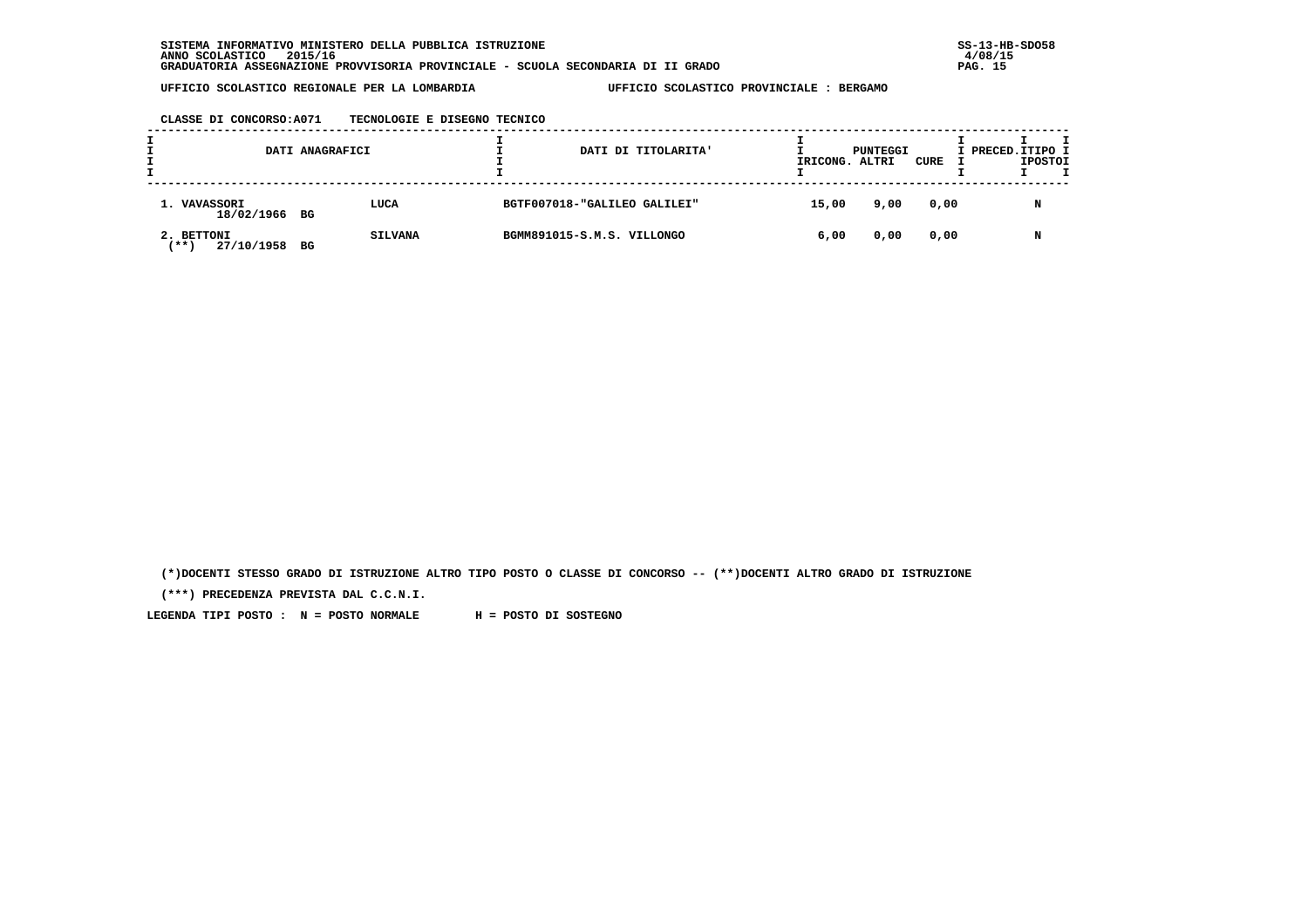| CLASSE DI CONCORSO:A246 | LINGUA E CIV. STRANIERA (FRANCESE) |  |  |
|-------------------------|------------------------------------|--|--|
|-------------------------|------------------------------------|--|--|

| I | DATI ANAGRAFICI                            |    |                 | DATI DI TITOLARITA'               |                                 |      | PUNTEGGI<br>IRICONG. ALTRI | CURE | I PRECED. ITIPO I | <b>IPOSTOI</b> | I |
|---|--------------------------------------------|----|-----------------|-----------------------------------|---------------------------------|------|----------------------------|------|-------------------|----------------|---|
|   | 1. QUISTINI<br>06/11/1953 EE               |    | <b>FRANCO</b>   | BGTD007012-"IVAN PIANA"           |                                 | 6,00 | 0,00                       | 0,00 |                   | N              |   |
|   | 2. GUIDUCCI<br>07/05/1961 LE               |    | <b>FIORELLA</b> | BGRI00601G-"GIAMBATTISTA RUBINI"  |                                 | 6,00 | 0,00                       | 0,00 |                   | N              |   |
|   | 3. MEDORI<br>04/06/1968 PG<br>$(*)$        |    | <b>SILVIA</b>   | BGTD030002-"VITTORIO EMANUELE II" |                                 | 9,00 | 3,00                       | 0,00 |                   | N              |   |
|   | 4. BARATTI INNOCENTI<br>(**)<br>20/06/1962 | вG | MARIA CRISTINA  | BGMM86001D-S.M.S.                 | <b>NEMBRO</b><br>"ENEA TALPINO" | 6,00 | 0,00                       | 0,00 | ***               | N              |   |

 **(\*)DOCENTI STESSO GRADO DI ISTRUZIONE ALTRO TIPO POSTO O CLASSE DI CONCORSO -- (\*\*)DOCENTI ALTRO GRADO DI ISTRUZIONE**

 **(\*\*\*) PRECEDENZA PREVISTA DAL C.C.N.I.**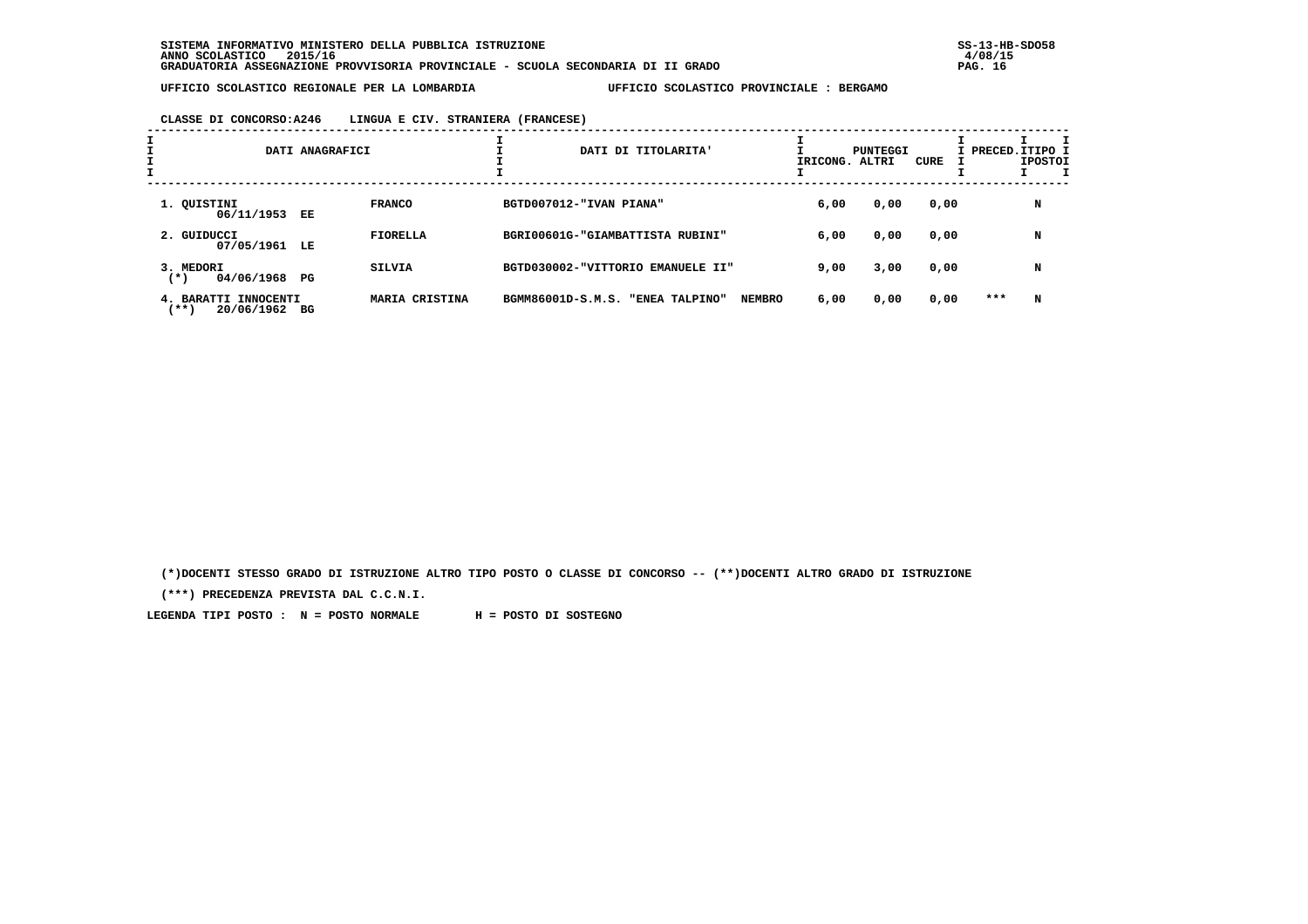### **CLASSE DI CONCORSO:A346 LINGUA E CIV. STRANIERA (INGLESE)**

| $\mathbf{I}$ |                                | DATI ANAGRAFICI |                  | DATI DI TITOLARITA'               | IRICONG. ALTRI | PUNTEGGI | CURE | I PRECED.ITIPO 1<br><b>IPOSTOI</b> |
|--------------|--------------------------------|-----------------|------------------|-----------------------------------|----------------|----------|------|------------------------------------|
|              | 1. CONSOLI<br>18/02/1966 BG    |                 | MONICA CATERINA  | BGPS02000G-"FILIPPO LUSSANA"      | 12,00          | 6,00     | 0,00 | N                                  |
|              | 2. MEDORI<br>04/06/1968 PG     |                 | <b>SILVIA</b>    | BGTD030002-"VITTORIO EMANUELE II" | 9,00           | 3,00     | 0,00 | N                                  |
|              | 3. BONETALI<br>30/10/1955 BG   |                 | MIRELLA VIRGINIA | BGTF036018-"GUGLIELMO MARCONI"    | 6,00           | 0,00     | 0,00 | N                                  |
|              | 4. CORSINI<br>27/12/1961       | BG              | <b>STEFANIA</b>  | BGRH020009-"ALFREDO SONZOGNI"     | 6,00           | 0,00     | 0,00 | N                                  |
|              | 5. MARRO<br>(**)<br>31/03/1970 | AV              | MARIA            | BGEE854017-OSIO SOPRA - LEVATE    | 6,00           | 0,00     | 0,00 | N                                  |

 **(\*)DOCENTI STESSO GRADO DI ISTRUZIONE ALTRO TIPO POSTO O CLASSE DI CONCORSO -- (\*\*)DOCENTI ALTRO GRADO DI ISTRUZIONE**

 **(\*\*\*) PRECEDENZA PREVISTA DAL C.C.N.I.**